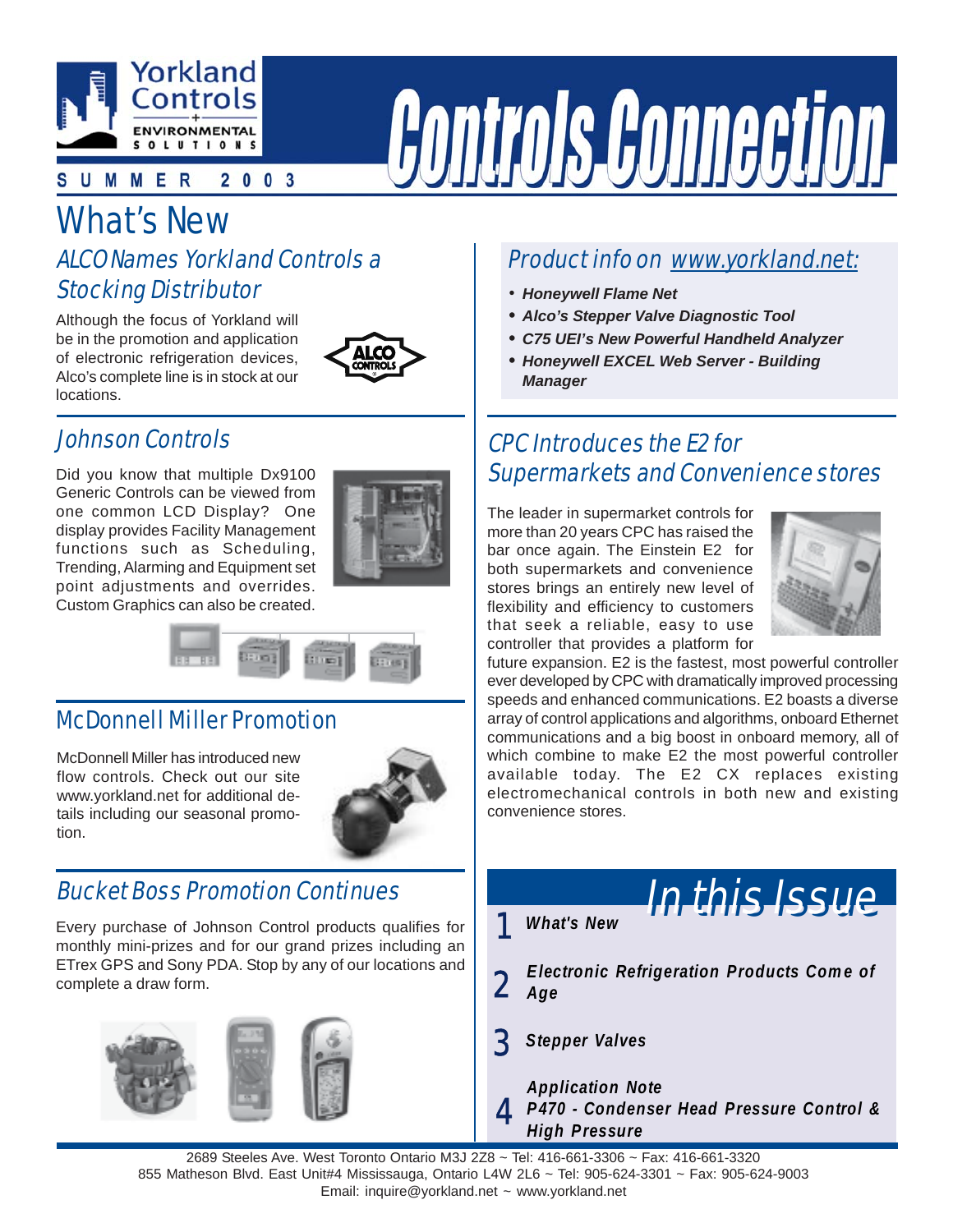## Electronic Refrigeration Products Come of Age Electronic Refrigeration Products Come of Age

The introduction of generic refrigeration controllers, interfaces, and a wider selection of valves means that these devices can now be applied to relatively less complex refrigeration systems.

Until recently, the use of electronic refrigeration controls had been limited to higher-end mechanical and process cooling applications. The initial higher cost of utilizing these devices was justified in these applications since the benefits outweighed the cost.

Electronic stepper valves (see sidebar), sensors and controllers for the operation of multi-evaporator, multi-compressor systems are commonly used in supermarkets. Customers and contractors can quickly commission the system, become aware of problems before they become catastrophic, and diagnose the system's parameters with minimal disruption. Equipment runs more efficiently and accurately. Energy use can be monitored, profiled and communicated.

The benefits can be applied to simpler systems due to the lower device cost, and more recently, because of the availability of generic interfaces. The interface drivers allow the electronic regulators (stepper valves) to be controlled by standard control signals from a wide range of controller manufacturers. The entire benefits of the stepper valve could then be realized.



Refrigeration control manufacturers (mainly the Rack control manufacturers) designed their controls around the stepper valves. Since not all stepper valves are designed the same the result is that each stepper valve can only be controlled by that control manufacturer's pulsed signal and unique control algorithm - limiting not only valve choice but applications in which the valve could be applied to.

The generic drivers take a standard control signal 0-10 vdc or 4 to 20 ma and converts it to a stepper signal. Customers now have a choice in which manufacturer's controller to use.

For example, an air handler controlled by DDC can have it's control modified to control a stepper valve in a hot gas bypass application - provided there is extra capacity in the control for analog sensors and outputs. The valve would modulate capacity and also act as a solenoid valve by shutting the bypass down during the pump down cycle.., (see Figure 1)

Figure 2 shows how an air handler can also control capacity by means of evaporative control. The stepper valve piped in the suction line modulates based on the discharge air temperature.

The stepper valve in many applications can act as both the modulating valve and "solenoid" valve - removing the need for a dedicated solenoid valves.

Refrigeration systems utilizing the drivers and generic controls can operate more efficiently and are easier to integrate to existing or future building management systems. One common monitoring system for both the HVAC and refrigeration facility makes it easier for operators and contractors to see the interrelationship of these systems- providing the opportunity for energy savings and increased operating efficiency.

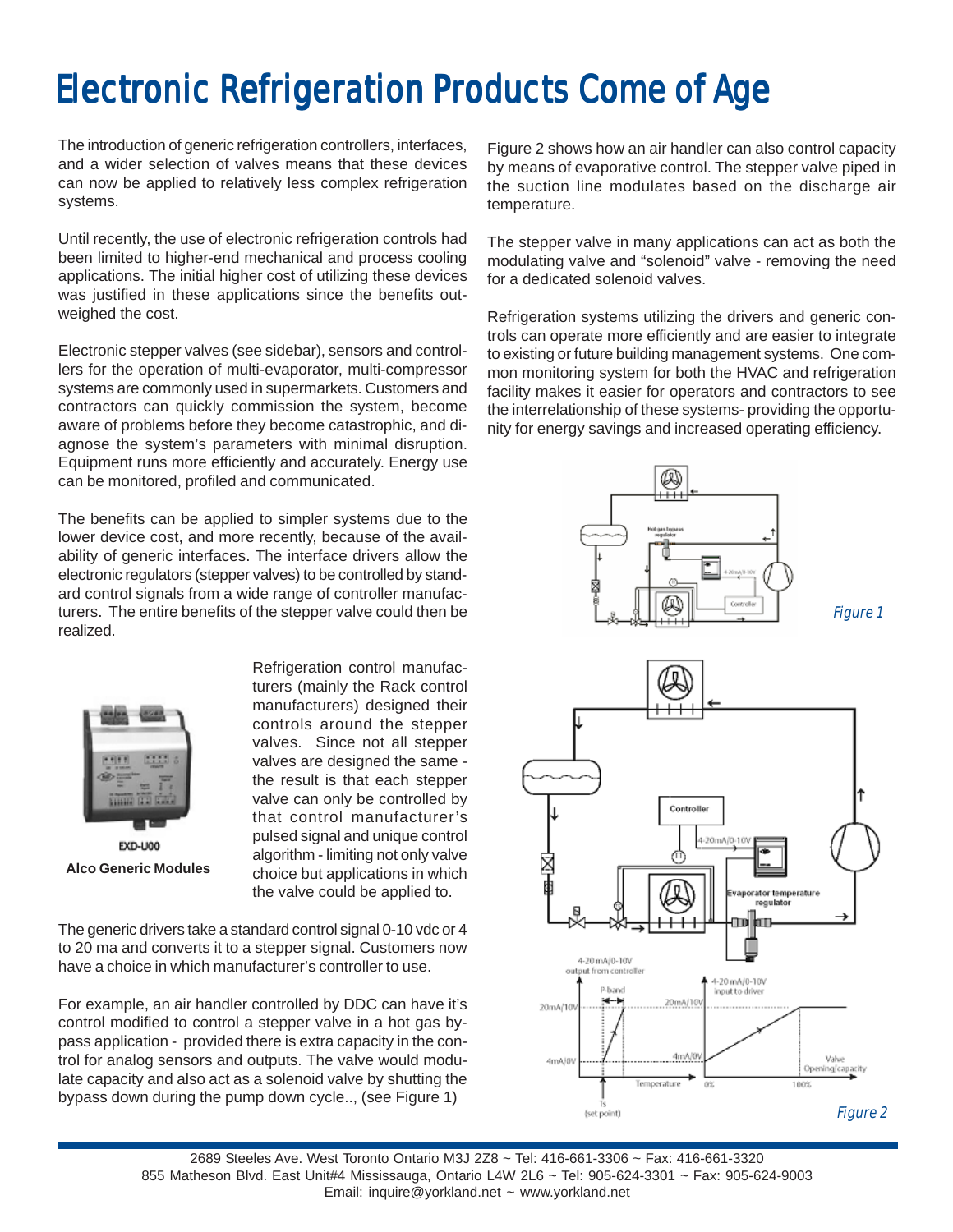#### Electronic Refrigiration Products come of age, cont'd.

An example of how information from the HVAC system can be used to save energy is to look at how defrost cycle is initiated. Most defrost cycles are initiated and terminated by time using electric heating elements– whether defrost is actually needed or not. By integrating the initiation of defrost with the HVAC system, outdoor air and internal humidity can be measured with the initiation of defrost "optimized"- staring and ending the defrost cycle only when needed.

Applying refrigeration controls and stepper valves to existing and new applications has a potential to save customers money in two major areas: increased system performance and decreased energy use. With information from these systems, the contractor's time is better spent analyzing and recommending system improvements, rather than reacting to system problems or failures. The result – contractors can offer their customers higher value-added services.

## **Stepper Valves\***

While stepper valves are relatively new to the refrigeration industry, they've actually been around for a number of years. There's nothing complicated or mysterious about them. The stepper motor that drives the valve is like any other electric motor and should be thought of as such. It works, acts, and behaves like an electric motor, it operates with a square wave instead of a sine wave like a standard AC motor. You're probably very familiar working with AC and DC electric motors, so a stepper motor shouldn't present any real difficulties once you're familiar with the correct service techniques.

As far as the refrigeration system is concerned there's no difference between a stepper valve and a conventional valve. Stepper expansion valves perform the same way as a thermo expansion valve, controlling the evaporator superheat by regulating the flow in the evaporator coil.

A stepper regulator works the same way as a conventional regulator by opening and closing to control the evaporator pressure which in turn controls the evaporator temperature.

There are two types of motors used on these valves unipolar and bipolar. The names refer to the direction of the current flow through the motor windings.

A simple unipolar motor with a simple drive circuit is shown in **Figure 1.** As the transistors Q1, Q2, Q3, and Q4 are

turned on in pairs, the current flows from +V through the motor winding, through the transistor that's on to ground, completing the current path. The transistors are turned on in the following four-step sequence Q2Q4, Q1Q4, Q1Q3, and Q2Q3. This sequence is repeated until the desired valve



position is reached. To reverse the direction of the valve, the sequence is reversed. As you can see from the diagram, the current can only flow through the motor windings in one direction. Therefore, the magnetic field caused by the current flow creates only one magnetic pole, hence the name unipolar.

A bipolar motor with a simple controlbridge circuit is shown in **Figure 2.** With the bipolar motor the current can flow in either direction through the windings. Current is reversed by turning on transistors Q1 through Q8. The sequence is in four-steps: Q1Q4 and Q6Q7, Q2Q3 and Q6Q7, Q2Q3 and Q5Q8, and then Q1Q3 and Q5Q8.



With the current flowing in either

direction through the same winding, a magnetic field in either direction will be generated, hence the name bipolar.

The easiest way to identify which type of stepper valve is in the system is to count the number of terminals on it. A unipolar stepper motor valve will have five terminals and a bipolar stepper valve will only have four leads.



**Typical stepper valve**

*\* Alco Engineering Team*

○○○○○○○○○○○○○○○○○○○○○○○ ○○○○○○○○○○○○○○○○○○○○○○○○○○○○○○○○○○○○○○○○○○○